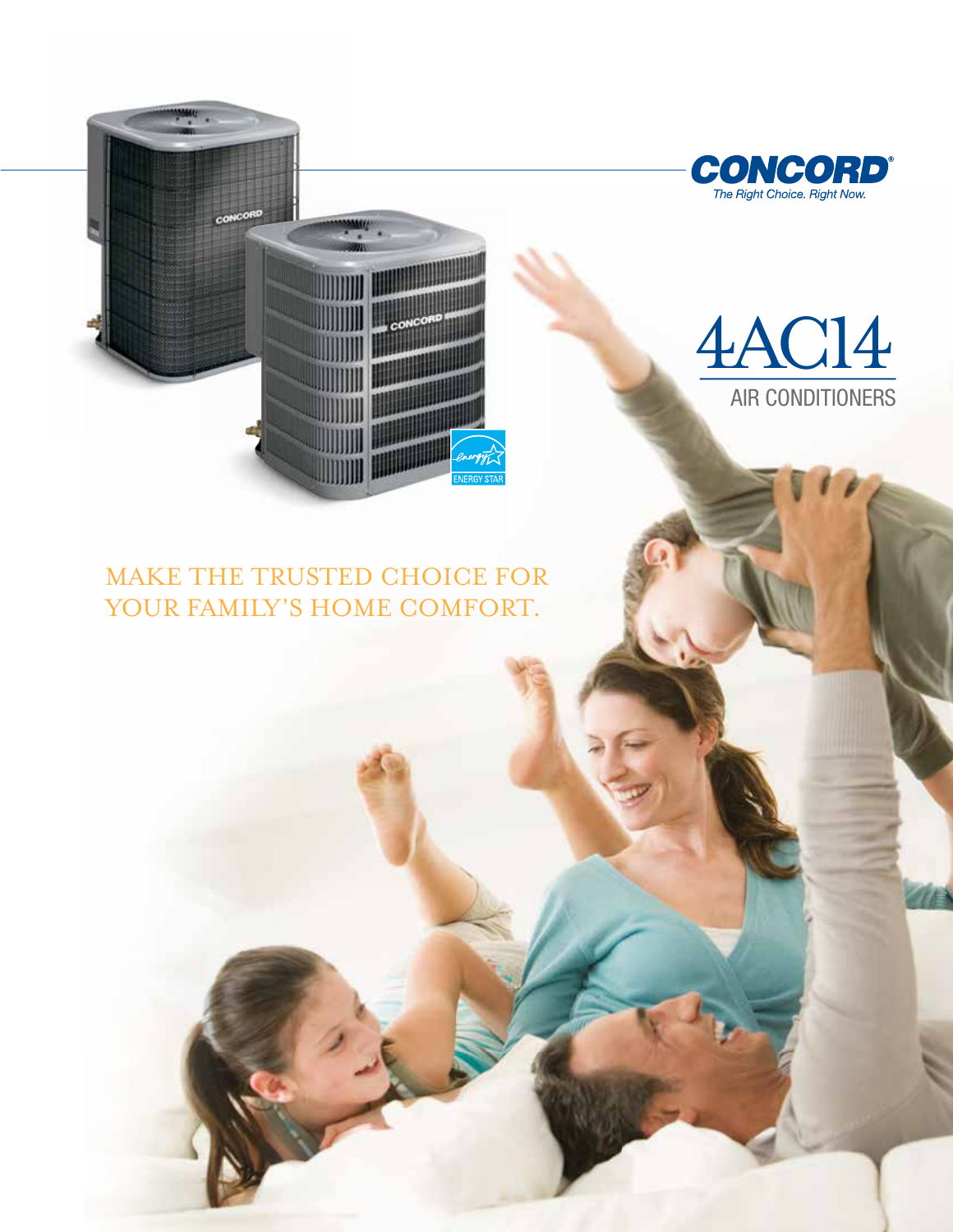## Enjoy immediate indoor comfort you can depend ON FOR YEARS.

When you need cooling relief right away, your quick decision can be a confident one, thanks to Concord.® Built with quality materials for long-lasting reliability and efficient performance, a Concord air conditioner is the choice you don't even have to think about.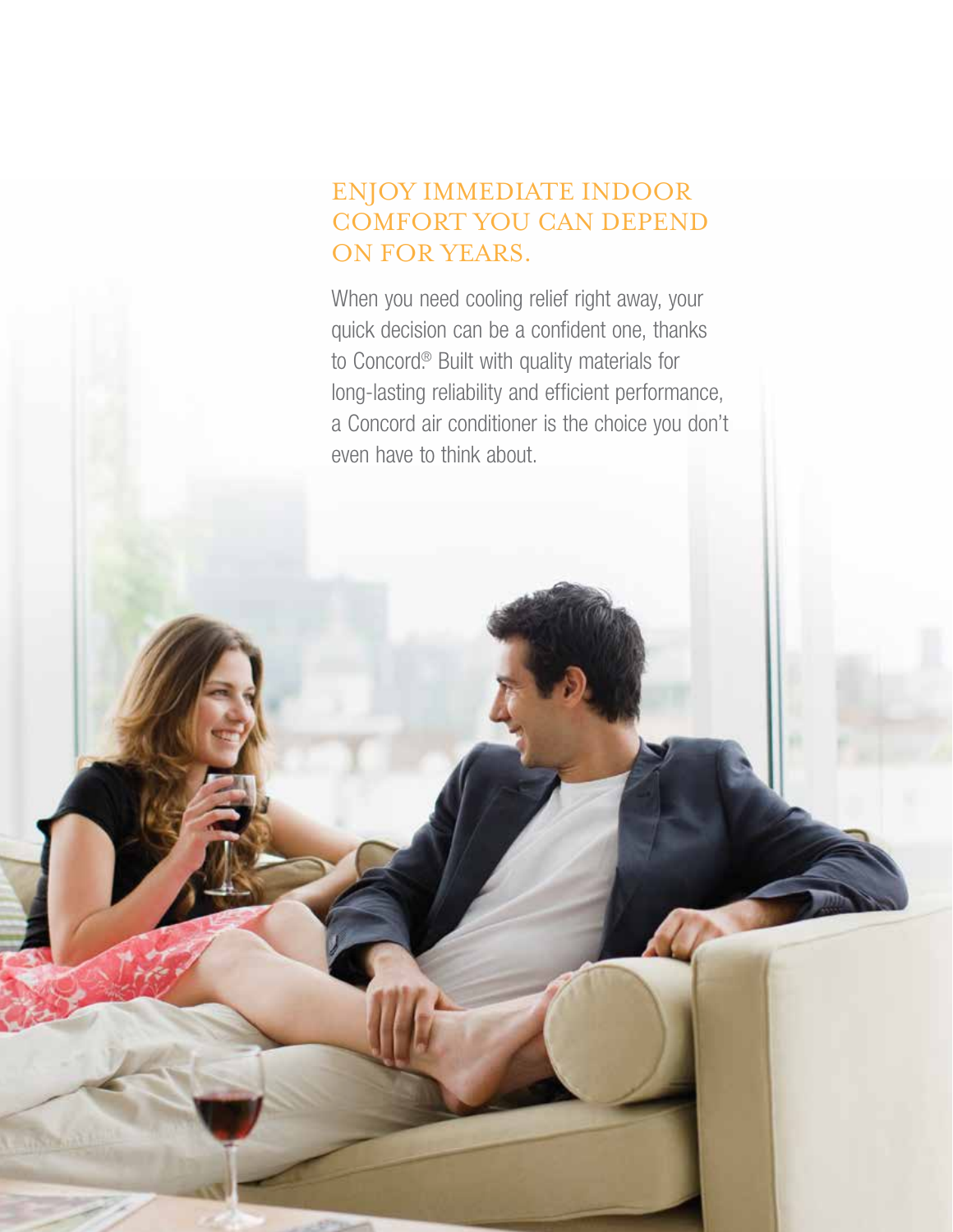

### Some decisions are tough. This one isn't.

When you consider Concord systems, quality and value are givens. You're getting peace of mind with great features and smart designs that squeeze more efficiency out of every energy dollar. And best of all, you get it right now.

#### Relax and breathe a little easier.

The Concord 4AC14 is built with carefully selected components, like the heavy-duty scroll compressor, and is 100% factory-tested to ensure your air conditioner will last for years to come.

#### Greater efficiency means more money in your pocket.

The Seasonal Energy Efficiency Ratio (SEER) is the standard measure of an air conditioner's operating efficiency. A higher SEER indicates better performance and energy savings. Rated up to 16 SEER, the Concord 4AC14 air conditioner uses less energy than older units, so you'll spend less on utility bills.

#### Over the years, a hardworking Concord air conditioner can save you hundreds of dollars on utility bills.



*U.S. Average Five-Year Electric Cumulative Energy Savings for High-Efficiency 14 SEER Air Conditioners vs. 10 SEER. Energy Efficiency and renewable Energy Network, U.S. Department of Energy. The U.S. national average is used for electricity consumption. Actual cost savings may vary depending on personal lifestyle, system settings, equipment maintenance, local climate, actual construction, installation of equipment and duct system, hours of operation and local utility rates. This information is intended as an example for comparison purposes only.*

#### Enjoy season after season of worry-free operation.

With a Concord air conditioner, you'll get dependable performance when you need it. We start and operate each unit at the factory to help ensure it performs as expected and provides the highest level of reliability. Which means that as soon as the temperatures begin to rise, your air conditioner will be ready to work for you.